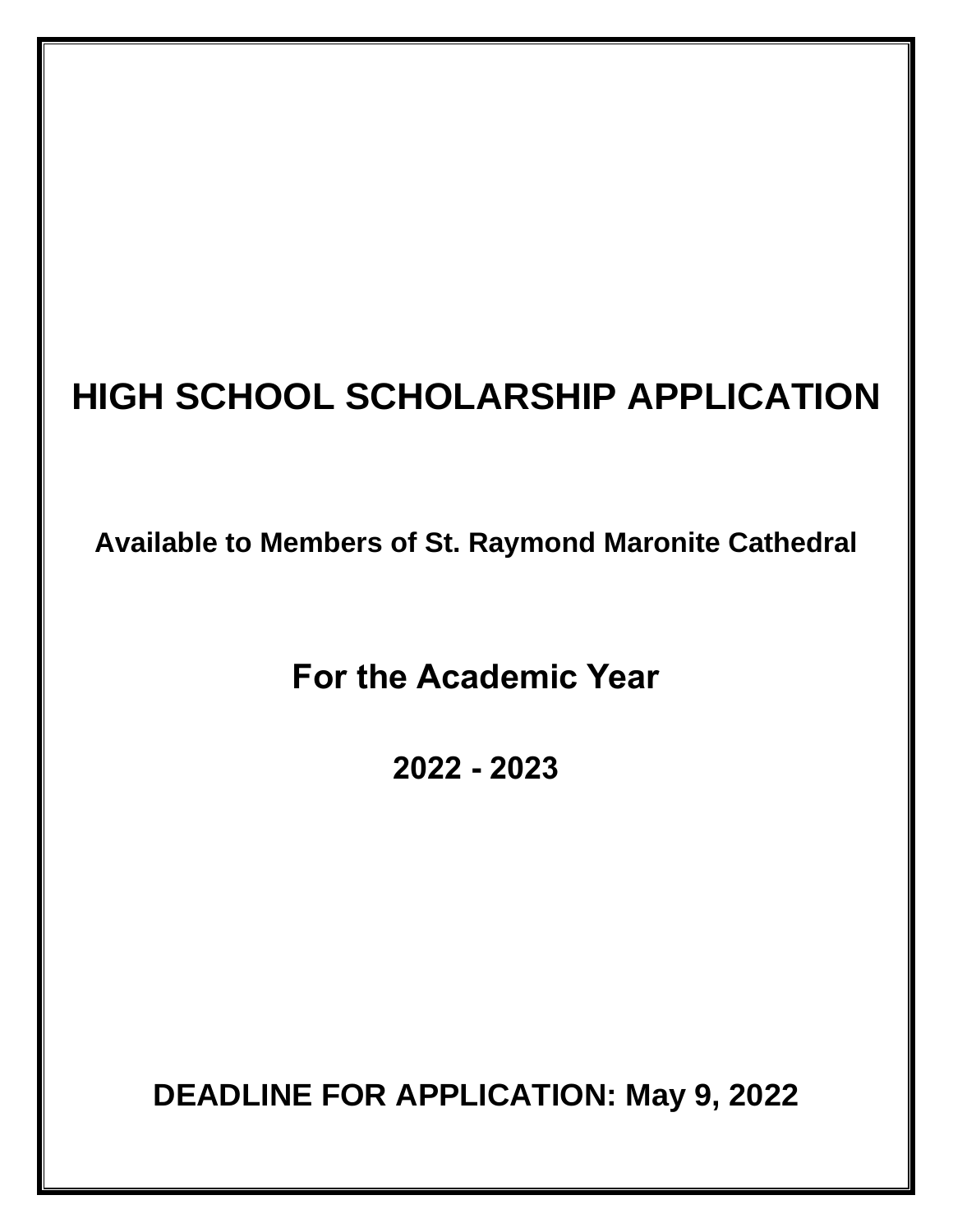## **HIGH SCHOOL SCHOLARSHIP GENERAL INFORMATION**

### **Applicants must be:**

- **A) Members of St. Raymond Maronite Cathedral, who regularly attend, participate and support the parish.**
- **B) Parish involvement is a priority of scholarship selection.**
- **C) Students must demonstrate financial need.**
- **D) Incoming freshmen must have acceptance to a Catholic High School.**
- **E) Students applying to the tenth, eleventh, and twelfth grades must meet criteria "A", "B", "C", and demonstrate at least a "C" average.**

**Applications are available on March 13, 2022 and must be completed and returned no later than May 9, 2022.**

#### **Applications received after the May 9th deadline will not be considered by the committee.**

**For more information please contact a committee member.**

**Deacon Louis Peters Subdeacon Anthony Simon Chairperson - Mary Cohen-Ehlen Treasurer – Dr. Daniel Abodeely Ruth Abodeely** 

 **Rev. John Nahal, Rector Associate Pastor – Rev. Patrick Kassab**